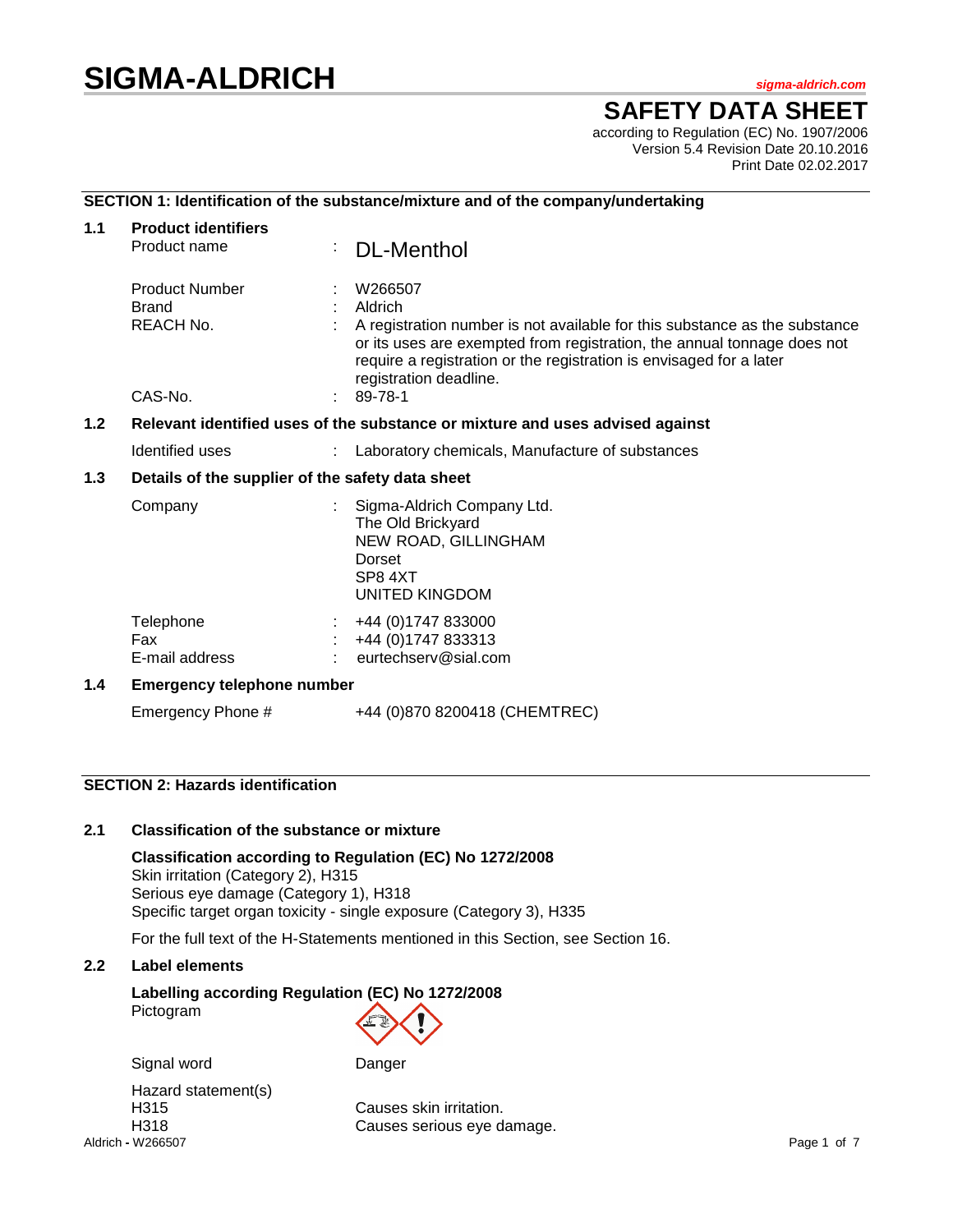| H335                                                                                       | May cause respiratory irritation.                                                                                                                                                                                                                         |
|--------------------------------------------------------------------------------------------|-----------------------------------------------------------------------------------------------------------------------------------------------------------------------------------------------------------------------------------------------------------|
| Precautionary statement(s)<br>P <sub>261</sub><br>P <sub>280</sub><br>$P305 + P351 + P338$ | Avoid breathing dust/ fume/ gas/ mist/ vapours/ spray.<br>Wear protective gloves/ eye protection/ face protection.<br>IF IN EYES: Rinse cautiously with water for several minutes. Remove<br>contact lenses, if present and easy to do. Continue rinsing. |
| Supplemental Hazard<br><b>Statements</b>                                                   | none                                                                                                                                                                                                                                                      |

#### **2.3 Other hazards** - none

### **SECTION 3: Composition/information on ingredients**

#### **3.1 Substances**

| Synonyms         |    | 2-Isopropyl-5-methylcyclohexanol<br>Hexahydrothymol<br>Menthol |
|------------------|----|----------------------------------------------------------------|
| Formula          |    | : $C_{10}H_{20}O$                                              |
| Molecular weight |    | 156.27 g/mol                                                   |
| CAS-No.          | ٠. | 89-78-1                                                        |
| EC-No.           |    | 201-939-0                                                      |

#### **Hazardous ingredients according to Regulation (EC) No 1272/2008**

| Component |           | <b>Classification</b>      | Concentration |
|-----------|-----------|----------------------------|---------------|
| l Menthol |           |                            |               |
| CAS-No.   | 89-78-1   | Skin Irrit. 2; Eye Dam. 1; | $\leq$ 100 %  |
| EC-No.    | 201-939-0 | STOT SE 3; H315, H318,     |               |
|           |           | H <sub>335</sub>           |               |

For the full text of the H-Statements mentioned in this Section, see Section 16.

# **SECTION 4: First aid measures**

#### **4.1 Description of first aid measures**

#### **General advice**

Consult a physician. Show this safety data sheet to the doctor in attendance.

#### **If inhaled**

If breathed in, move person into fresh air. If not breathing, give artificial respiration. Consult a physician.

#### **In case of skin contact**

Wash off with soap and plenty of water. Consult a physician.

#### **In case of eye contact**

Rinse thoroughly with plenty of water for at least 15 minutes and consult a physician.

#### **If swallowed**

Never give anything by mouth to an unconscious person. Rinse mouth with water. Consult a physician.

# **4.2 Most important symptoms and effects, both acute and delayed**

The most important known symptoms and effects are described in the labelling (see section 2.2) and/or in section 11

#### **4.3 Indication of any immediate medical attention and special treatment needed** No data available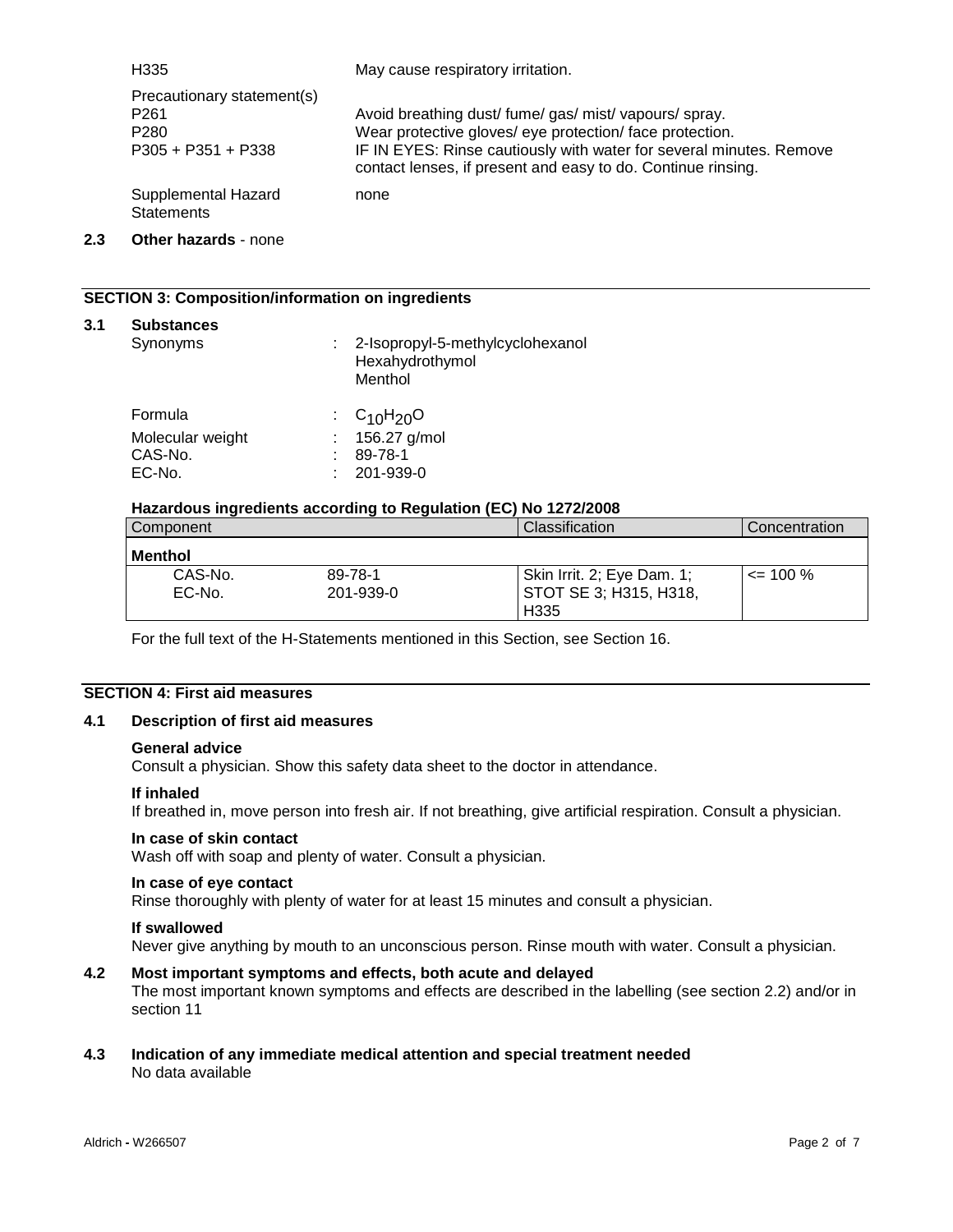# **SECTION 5: Firefighting measures**

#### **5.1 Extinguishing media**

#### **Suitable extinguishing media**

Use water spray, alcohol-resistant foam, dry chemical or carbon dioxide.

- **5.2 Special hazards arising from the substance or mixture** No data available
- **5.3 Advice for firefighters** Wear self-contained breathing apparatus for firefighting if necessary.
- **5.4 Further information** No data available

## **SECTION 6: Accidental release measures**

- **6.1 Personal precautions, protective equipment and emergency procedures** Use personal protective equipment. Avoid dust formation. Avoid breathing vapours, mist or gas. Ensure adequate ventilation. Evacuate personnel to safe areas. Avoid breathing dust. For personal protection see section 8.
- **6.2 Environmental precautions** Do not let product enter drains.
- **6.3 Methods and materials for containment and cleaning up** Pick up and arrange disposal without creating dust. Sweep up and shovel. Keep in suitable, closed containers for disposal.
- **6.4 Reference to other sections**

For disposal see section 13.

#### **SECTION 7: Handling and storage**

#### **7.1 Precautions for safe handling**

Avoid contact with skin and eyes. Avoid formation of dust and aerosols. Provide appropriate exhaust ventilation at places where dust is formed.Normal measures for preventive fire protection.

For precautions see section 2.2.

**7.2 Conditions for safe storage, including any incompatibilities** Store in cool place. Keep container tightly closed in a dry and well-ventilated place.

#### **7.3 Specific end use(s)**

Apart from the uses mentioned in section 1.2 no other specific uses are stipulated

#### **SECTION 8: Exposure controls/personal protection**

#### **8.1 Control parameters**

#### **Components with workplace control parameters** Contains no substances with occupational exposure limit values.

#### **8.2 Exposure controls**

#### **Appropriate engineering controls**

Handle in accordance with good industrial hygiene and safety practice. Wash hands before breaks and at the end of workday.

#### **Personal protective equipment**

#### **Eye/face protection**

Face shield and safety glasses Use equipment for eye protection tested and approved under appropriate government standards such as NIOSH (US) or EN 166(EU).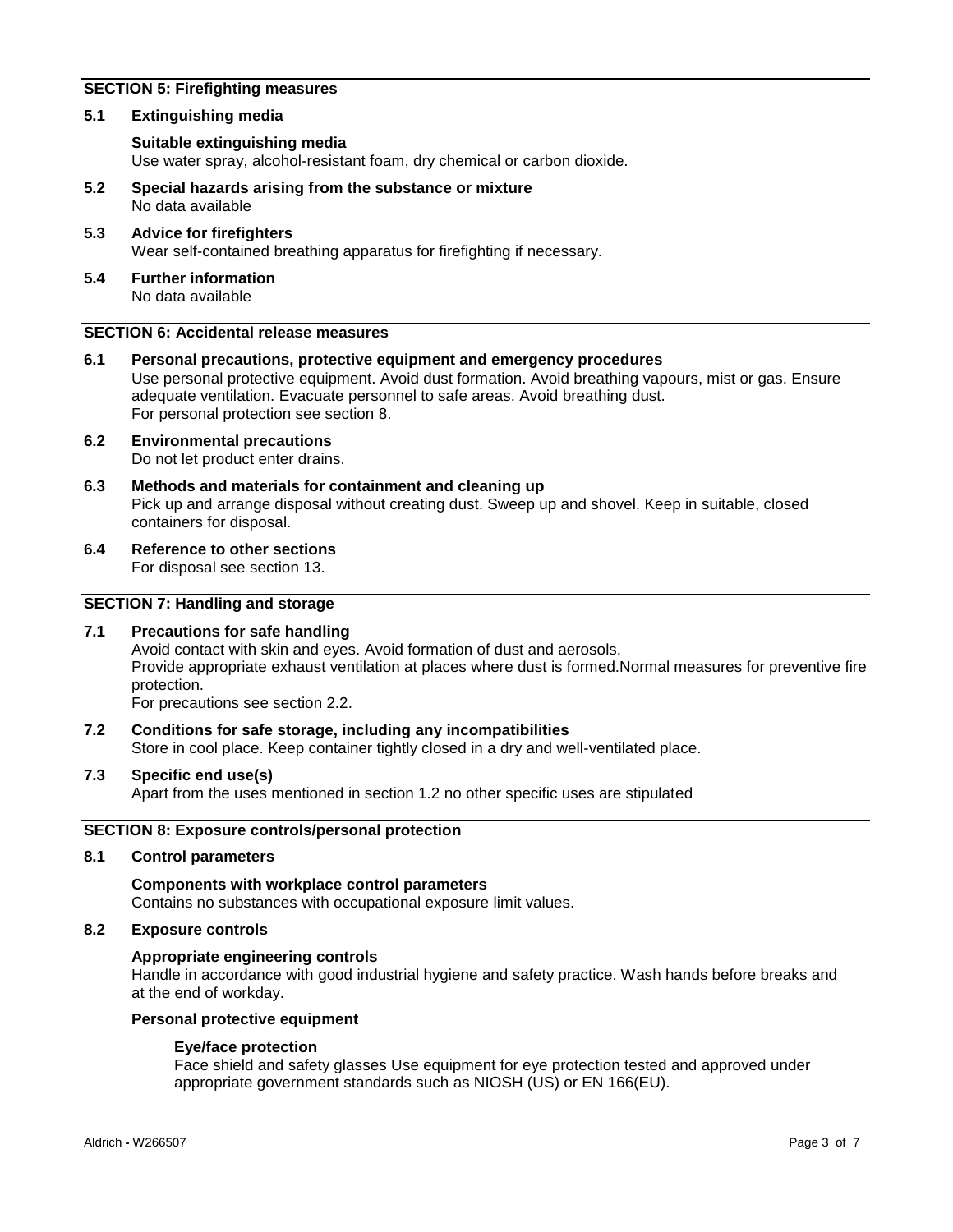#### **Skin protection**

Handle with gloves. Gloves must be inspected prior to use. Use proper glove removal technique (without touching glove's outer surface) to avoid skin contact with this product. Dispose of contaminated gloves after use in accordance with applicable laws and good laboratory practices. Wash and dry hands.

The selected protective gloves have to satisfy the specifications of EU Directive 89/686/EEC and the standard EN 374 derived from it.

Full contact Material: Nitrile rubber Minimum layer thickness: 0.11 mm Break through time: 480 min Material tested:Dermatril® (KCL 740 / Aldrich Z677272, Size M)

Splash contact Material: Nitrile rubber Minimum layer thickness: 0.11 mm Break through time: 480 min Material tested:Dermatril® (KCL 740 / Aldrich Z677272, Size M)

data source: KCL GmbH, D-36124 Eichenzell, phone +49 (0)6659 87300, e-mail sales@kcl.de, test method: EN374

If used in solution, or mixed with other substances, and under conditions which differ from EN 374, contact the supplier of the CE approved gloves. This recommendation is advisory only and must be evaluated by an industrial hygienist and safety officer familiar with the specific situation of anticipated use by our customers. It should not be construed as offering an approval for any specific use scenario.

#### **Body Protection**

Complete suit protecting against chemicals, The type of protective equipment must be selected according to the concentration and amount of the dangerous substance at the specific workplace.

#### **Respiratory protection**

Where risk assessment shows air-purifying respirators are appropriate use a full-face particle respirator type N100 (US) or type P3 (EN 143) respirator cartridges as a backup to engineering controls. If the respirator is the sole means of protection, use a full-face supplied air respirator. Use respirators and components tested and approved under appropriate government standards such as NIOSH (US) or CEN (EU).

#### **Control of environmental exposure**

Do not let product enter drains.

#### **SECTION 9: Physical and chemical properties**

#### **9.1 Information on basic physical and chemical properties**

|                   | a) | Appearance                                 | Form: solid<br>Colour: white           |             |
|-------------------|----|--------------------------------------------|----------------------------------------|-------------|
|                   | b) | Odour                                      | No data available                      |             |
|                   | C) | <b>Odour Threshold</b>                     | No data available                      |             |
|                   | d) | pH                                         | No data available                      |             |
|                   | e) | Melting point/freezing<br>point            | Melting point/range: 34 - 36 °C - lit. |             |
|                   | f) | Initial boiling point and<br>boiling range | 216 °C - lit.                          |             |
|                   | g) | Flash point                                | 93.4 °C - closed cup                   |             |
|                   | h) | Evaporation rate                           | No data available                      |             |
|                   | i) | Flammability (solid, gas)                  | No data available                      |             |
|                   | j) | Upper/lower                                | No data available                      |             |
| Aldrich - W266507 |    |                                            |                                        | Page 4 of 7 |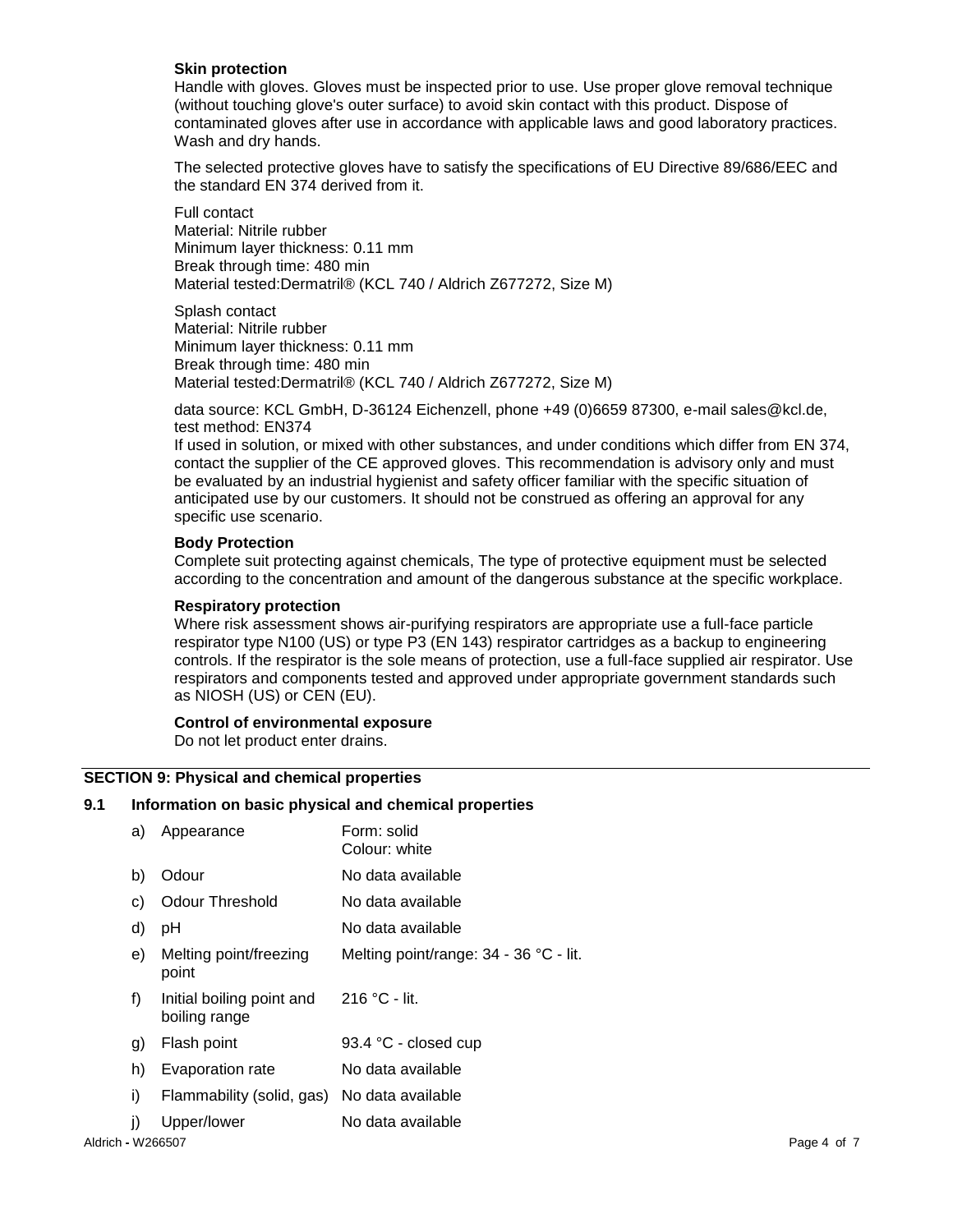flammability or explosive limits

- k) Vapour pressure No data available
- l) Vapour density No data available
- m) Relative density 0.89 g/cm3 at 25 °C
- n) Water solubility No data available
- o) Partition coefficient: noctanol/water No data available
- p) Auto-ignition temperature No data available
- q) Decomposition temperature No data available
- r) Viscosity No data available
- s) Explosive properties No data available
- t) Oxidizing properties No data available

## **9.2 Other safety information** No data available

### **SECTION 10: Stability and reactivity**

- **10.1 Reactivity** No data available
- **10.2 Chemical stability** Stable under recommended storage conditions.
- **10.3 Possibility of hazardous reactions** No data available
- **10.4 Conditions to avoid** No data available
- **10.5 Incompatible materials** Strong oxidizing agents

#### **10.6 Hazardous decomposition products** Hazardous decomposition products formed under fire conditions. - Carbon oxides Other decomposition products - No data available In the event of fire: see section 5

#### **SECTION 11: Toxicological information**

# **11.1 Information on toxicological effects**

#### **Acute toxicity** LD50 Oral - Rat - 3,180 mg/kg Remarks: Behavioral:Ataxia.

#### **Skin corrosion/irritation** No data available

#### **Serious eye damage/eye irritation** Eyes - Rabbit Result: Severe eye irritation

**Respiratory or skin sensitisation** No data available

Aldrich **-** W266507 Page 5 of 7 **Germ cell mutagenicity** No data available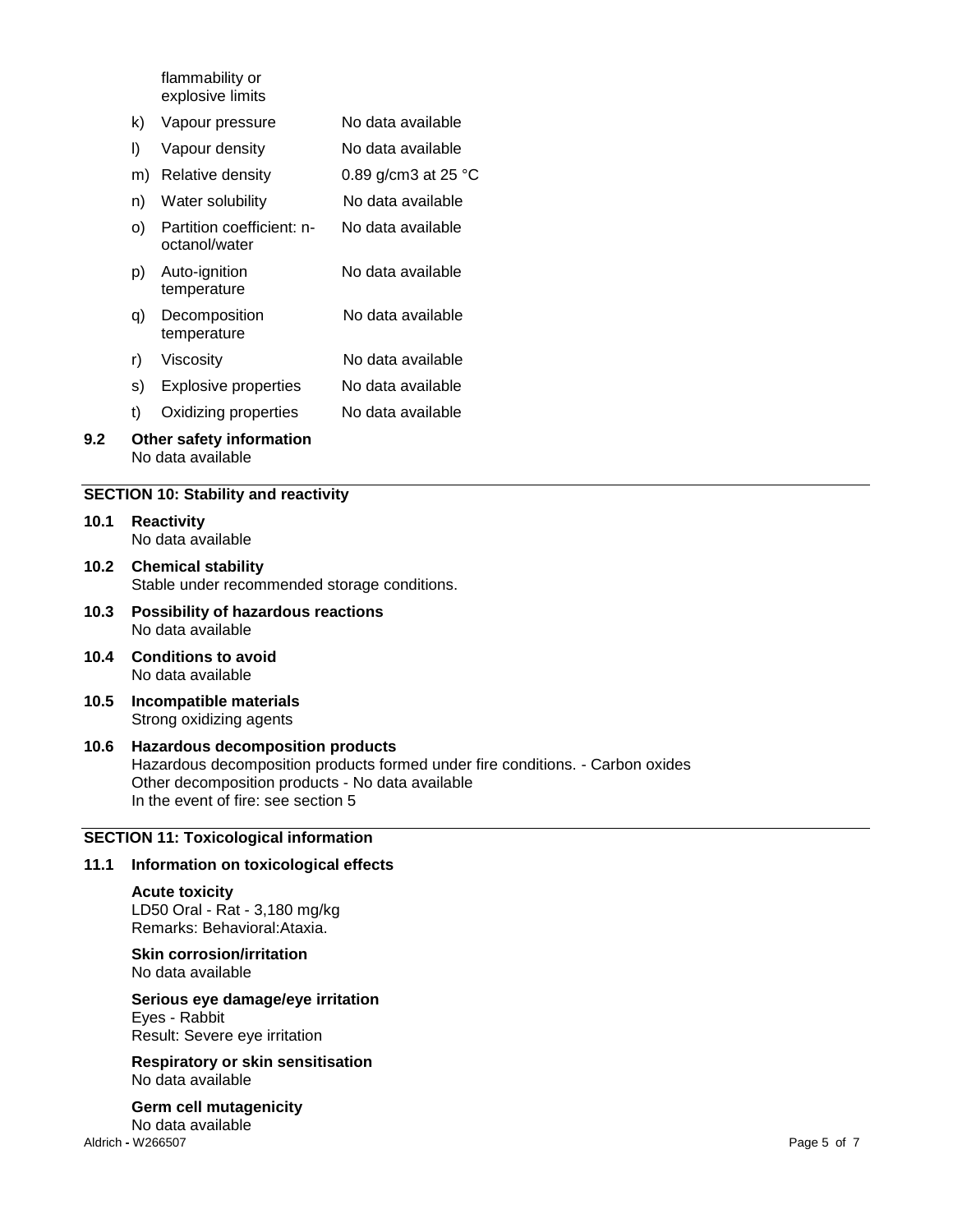#### **Carcinogenicity**

IARC: No component of this product present at levels greater than or equal to 0.1% is identified as probable, possible or confirmed human carcinogen by IARC.

## **Reproductive toxicity**

No data available

#### **Specific target organ toxicity - single exposure**

Inhalation - May cause respiratory irritation.

#### **Specific target organ toxicity - repeated exposure** No data available

#### **Aspiration hazard** No data available

**Additional Information**

# RTECS: OT0350000

To the best of our knowledge, the chemical, physical, and toxicological properties have not been thoroughly investigated.

#### **SECTION 12: Ecological information**

# **12.1 Toxicity**

No data available

- **12.2 Persistence and degradability** No data available
- **12.3 Bioaccumulative potential** No data available
- **12.4 Mobility in soil** No data available
- **12.5 Results of PBT and vPvB assessment** PBT/vPvB assessment not available as chemical safety assessment not required/not conducted

# **12.6 Other adverse effects**

No data available

#### **SECTION 13: Disposal considerations**

#### **13.1 Waste treatment methods**

#### **Product**

Offer surplus and non-recyclable solutions to a licensed disposal company. Contact a licensed professional waste disposal service to dispose of this material. Dissolve or mix the material with a combustible solvent and burn in a chemical incinerator equipped with an afterburner and scrubber.

#### **Contaminated packaging**

Dispose of as unused product.

|      |                           | <b>SECTION 14: Transport information</b>                                                              |           |         |             |
|------|---------------------------|-------------------------------------------------------------------------------------------------------|-----------|---------|-------------|
| 14.1 | UN number<br>$ADR/RID: -$ |                                                                                                       | $IMDG: -$ | IATA: - |             |
| 14.2 | IMDG:<br>IATA:            | UN proper shipping name<br>ADR/RID: Not dangerous goods<br>Not dangerous goods<br>Not dangerous goods |           |         |             |
| 14.3 | ADR/RID: -                | <b>Transport hazard class(es)</b>                                                                     | $IMDG: -$ | IATA: - |             |
|      | Aldrich - W266507         |                                                                                                       |           |         | Page 6 of 7 |